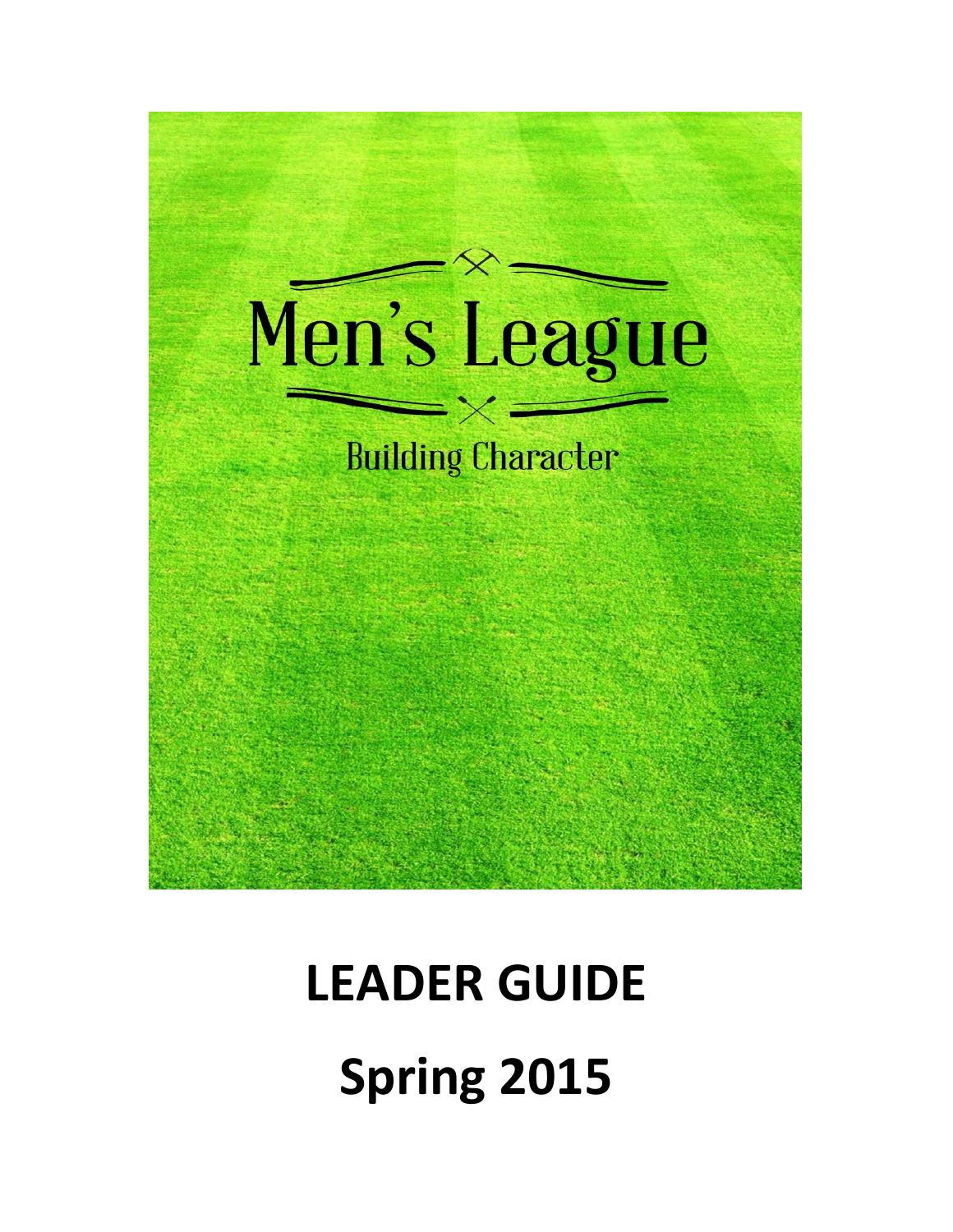# **Men's League Leader Guide**

**Session 1: Disciples' Cross Session 2: Spend Time with the Master Session 3: Live in the Word Session 4: Pray in Faith Session 5: Fellowship with Believers Session 6: Witness to the World Session 7: Minister to Others Session 8: PLACE review**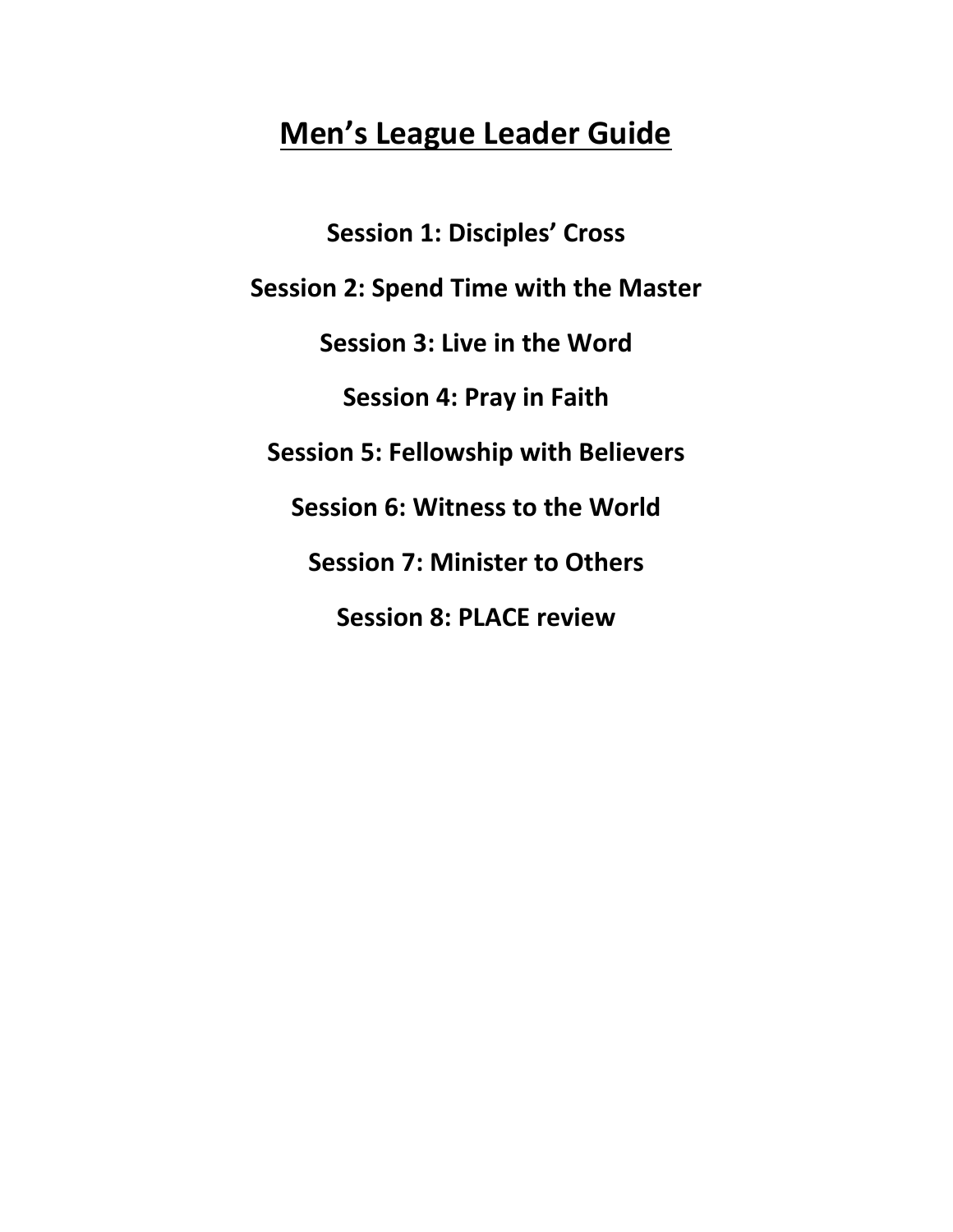Group Session 1: Disciples' Cross

1. Begin with Disciples' Cross: Review from first main session

Begins with a blank paper

# **I. Luke 9:23- top right corner**

*If anyone would come after me, he must deny himself, take up his cross daily, and follow me.*

Ask: What phrase stands out to you in this? Why?

Ask: What part do you struggle with the most?

# **II. Disciples' Cross**

- 1. Luke 9:23
	- a. Deny- Luke 14:26
	- b. Take up cross- Luke 14:27
	- c. Follow- Matthew 4:19

### 2. Circle:

- a. Begins with an empty circle
	- i. Ask: What does the empty circle represent?
- b. Give him the first priority: write Christ in the middle, then John 15:5
- c. This is where we are called to abide in Christ

#### 3. Cross

- a. Jesus' symbol of sacrifice for us and others
- 4. Word- lower portion
	- a. Discipline of living in the Word
	- b. Write John 8:31-32
	- c. Keeps us related to Christ
	- d. It is the power for our lives
- 5. Prayer in faith- upper portion
	- a. We learn to pray on the basis of His Word and living in Him
	- b. Write John 15:7
	- c. He delights in answering our prayers
- 6. Word and Prayer deal with our vertical relationship with God, the next two deal with our horizontal relationship with others.
- 7. Fellowship- right portion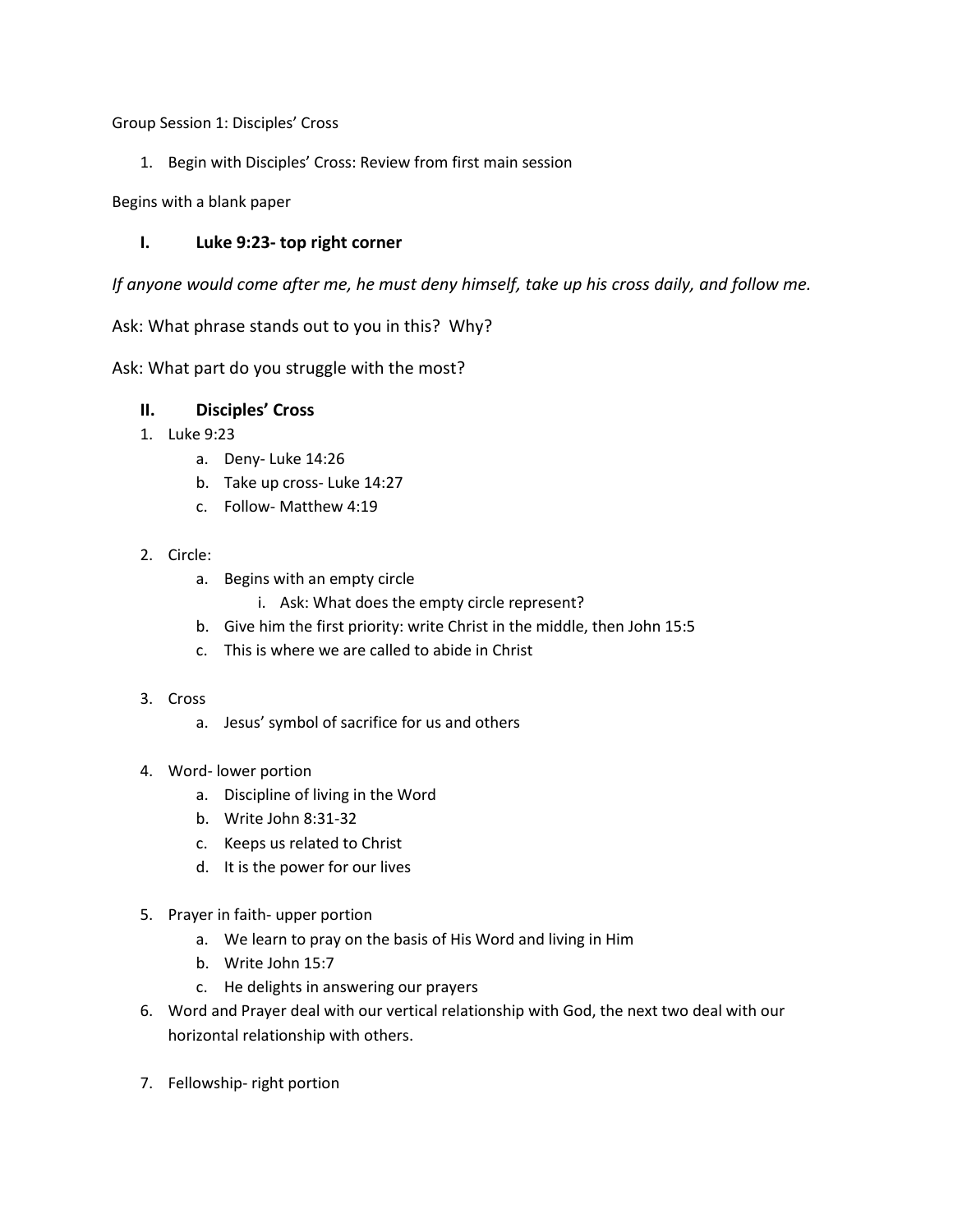- a. Fellowship emphasizes how we love one another
- b. Write John 13:34-35
- 8. Witnessing to the World- left portion
	- a. We are called to bear much fruit- not just characteristics, they are realities in our lives
	- b. John 15:8
	- c. Galatians 5: as people see the fruit it should lead others to bear fruit
- 9. Ministries are resulting: Crossbars at the end of each arm
	- a. Word- teaching that grows out of this discipline
	- b. Fellowship-nurture: nurture to maturity
	- c. Prayer- worship to God and intercession for man
	- d. Witness- evangelism- all kinds
- 10. Who do we serve?- John 15:13
	- a. Serving the lost- left side under witnessing
	- b. Serving the church- right side under fellowship

#### **Ways to remember- top left corner**

- 1. Lord-emptying self
- 2. Relationships-God/others
- 3. Commitments- deny/take/follow
- 4. Resources- Word, prayer, fellowship, witness
- 5. Ministries- teaching/preaching, intercession,/worship, nurture, evangelism, ministry
- 6. Disciplines: abide in Christ, living in the Word, prayer in faith, fellowship with believers, witnessing to the world, ministering to others/church

#### Questions:

- What discipline are we strongest in/weakest in
- We do not want to emphasize just one, we want to become a well-rounded disciple
- If you are doing this on the board, this would be the time to use the great illustration of wiping your hands through it all, showing your dirty hands then say: Your cross may have looked perfect, but this is a picture of discipleship; it's a dirty process. It requires us to get to know each other; it requires us to reveal ourselves to the Lord and to each other in order to grow. I'm willing to help along the way if you are.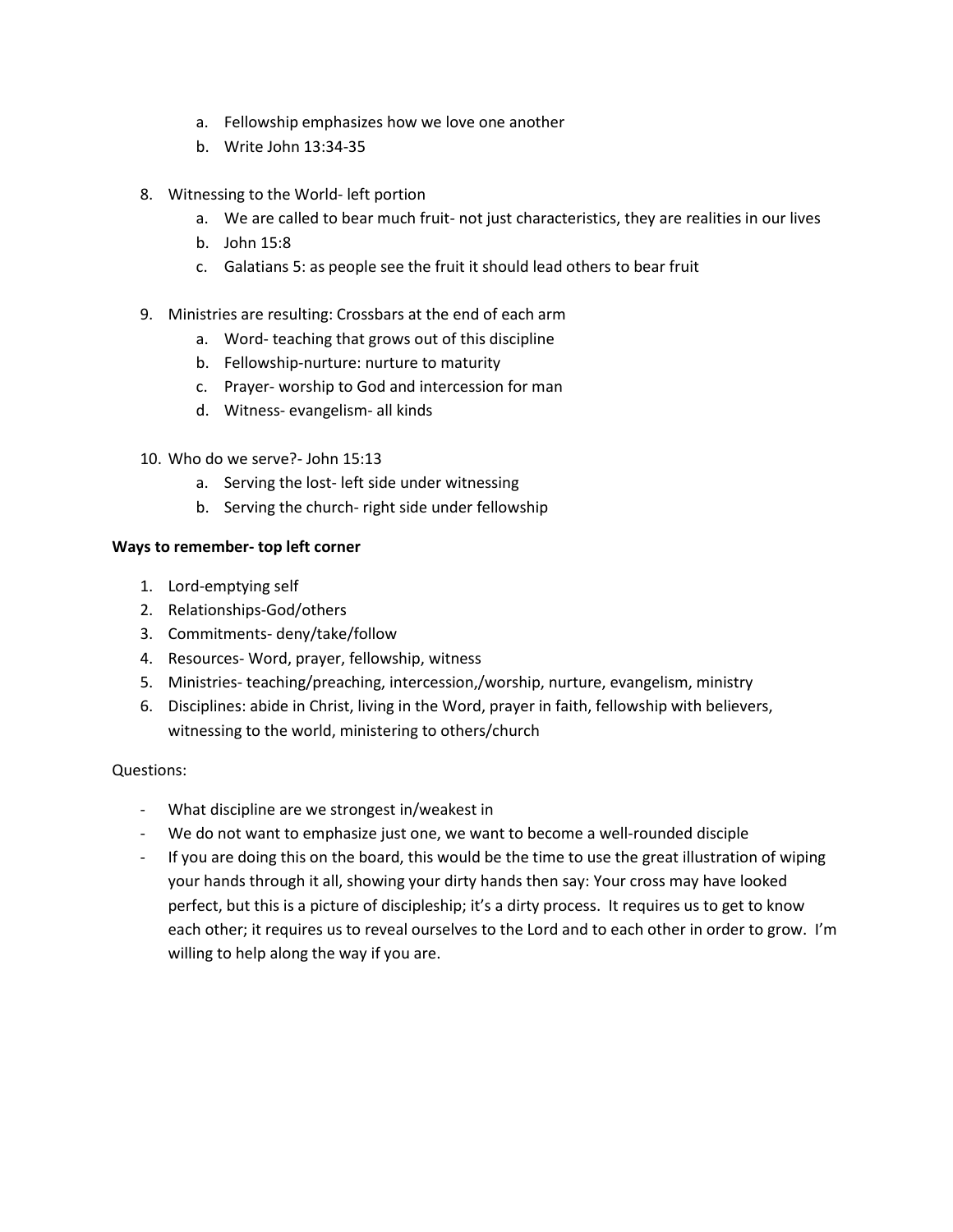#### Group Session 2: Spend Time with the Master

#### Open with prayer and any prayer requests

- 1. Have someone get up and draw the disciples' cross at the beginning of the class: If you want, you can have someone else explain it. They don't have to know all the Scriptures, but it is good to remind them of the basics of what each one says, according to where it is placed in the cross.
- 2. Review the Weekly Activities on page 10 and the Memory Verse of the week (John 15:5)
- 3. Explain: this week we dealt with our identity in Christ. How much time we spend with Jesus as our Master is an indication of our identity as believers.
- 4. Ask: What kind of disciple does Jesus want? Ask the question from page 11: Am I going to be a disciple who gives everything to Christ?
- 5. Draw the picture of the empty circle. Explain how it is so easy to fill our circle up with things that are not of Christ, when Christ is to be our first priority.
- 6. On page 14: What were your three priorities that you listed? How easy can it be for us as men to find our identity in these things before Christ? Even though these things are generally good to be identified as: a good husband, a good father, a good worker; how can we put these things before being a child of God and follower of Christ?
- 7. Ask: What motivates you in serving God? Explain: Sometimes when we check our motivations as realize that the focus of our lives is on ourselves instead of on Christ. How can this be dangerous? Read Luke 14:26-33 together and see in what ways Jesus was teaching the people to not put the focus on self and on following Him.
- 8. It is important to emphasize that you don't have to hit a grand slam of spending an hour in studying the Bible every day, but the first step is simply focusing on being obedient and spending some time in the Word. Explain: Obedience is a sign of our trust in God but it also is the way that we identify our lives with Christ's commands. Spending time in His Word is a way that we are obedient and learn to be obedient in our lives. Review on page 19 how to have a quiet time. Ask: What struggles do you find in having your quiet time? Ask: what small step could each person do in moving towards having a daily quiet time?
- 9. Go to page 24: Review the part: Suppose you live in a country that wanted to put you in jail for being a Christian. Would members of a court of law be able to prove that you are a Christian? What evidence would they see in your life? (Note: this may be convicting, but it's a good question to get men thinking about how they show their obedience but also how Christ abides in their life. This is a great time to be transparent as well as encouraging in taking the next steps of growth as a disciple)
- 10. Based on the Discipleship Inventory (page 29-30) ask what is their personal overall evaluation of their discipleship.

#### Conclude in prayer

Group activity: Choose a place to gather and pray for Revival on February  $15<sup>th</sup>$  on a Sunday morning before worship begins.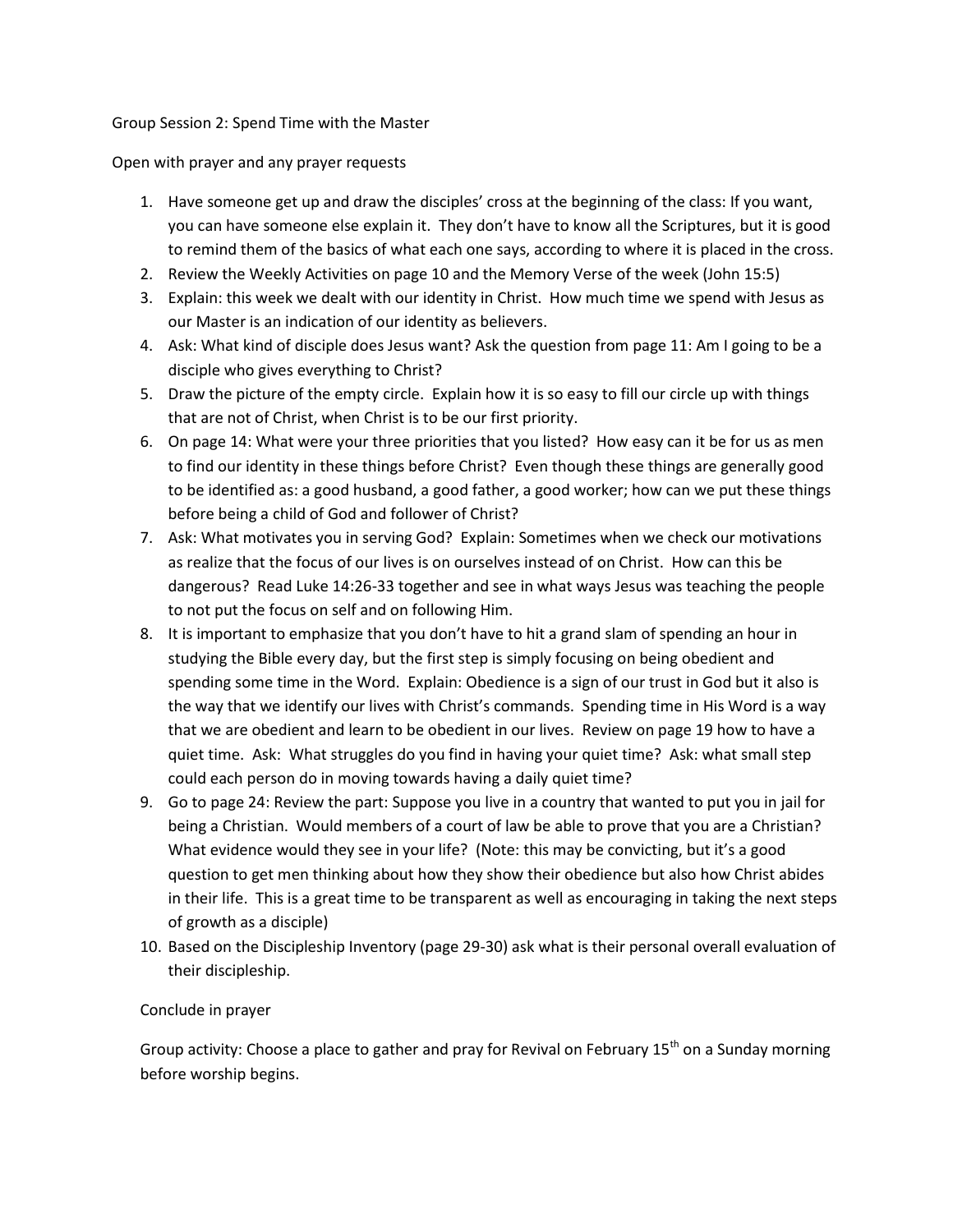Group Session 3:

Live in the Word

Open with prayer and any prayer requests

- 1. Have someone get up and draw the disciples' cross at the beginning of the class: If you want, you can have someone else explain it. They don't have to know all the Scriptures, but it is good to remind them of the basics of what each one says, according to where it is placed in the cross.
- 2. Review the Weekly Activities on page 31 and the memory verse
- 3. Explain: this week taught us about living in the Word. Just as last week we learned how our identity in Christ can be shown by how much time we spend with Jesus as our Master, so also spending time in His Word and applying it to our lives is critical for our growth as disciples.
- 4. Review the memory verse for the week (John 8:31-32). Explain: There are times that this verse can be used out of context in order to get someone to confess to something they did wrong. When you look at the verse and how Jesus was using it, he was making a relation to the truth He was teaching them and then for them to know Him as the Truth (John 14:6). Yes we are set free when we know and express the truth, but this verse goes beyond this and it helps us to have a greater understanding of Jesus and His teaching.
- 5. Ask: What was one thing that you learned from reading God's Word this week?
- 6. Review the reasons for having a quiet time:
	- a. To know God through fellowship with Him
	- b. To receive direction and guidance for daily decisions
	- c. To bring needs before God
	- d. To bear spiritual fruit

Ask: Which one of these have you never thought of as a reason to have a quiet time?

- 7. Ask: What can be hindrances that we face in having a quiet time or learning how to live in God's Word?
- 8. Page 46 states: God does not want you to work for Him. He wants to work through you. Ask: How can this be a struggle for men today to accept this truth?
- 9. Review on page 48: How to have an effective quiet time.
	- a. Schedule a regular time for it
	- b. Find a place to be alone with God
	- c. Follow a procedure.

Remember to keep encouraging men that if they are still struggling to do a daily quiet time to keep taking small steps towards obedience.

10. Ask: Based on where you were in your walk last week compared to this week, do you feel that you have grown closer to God?

Conclude in prayer

Group activity: Challenge each person to invite one person or family to revival.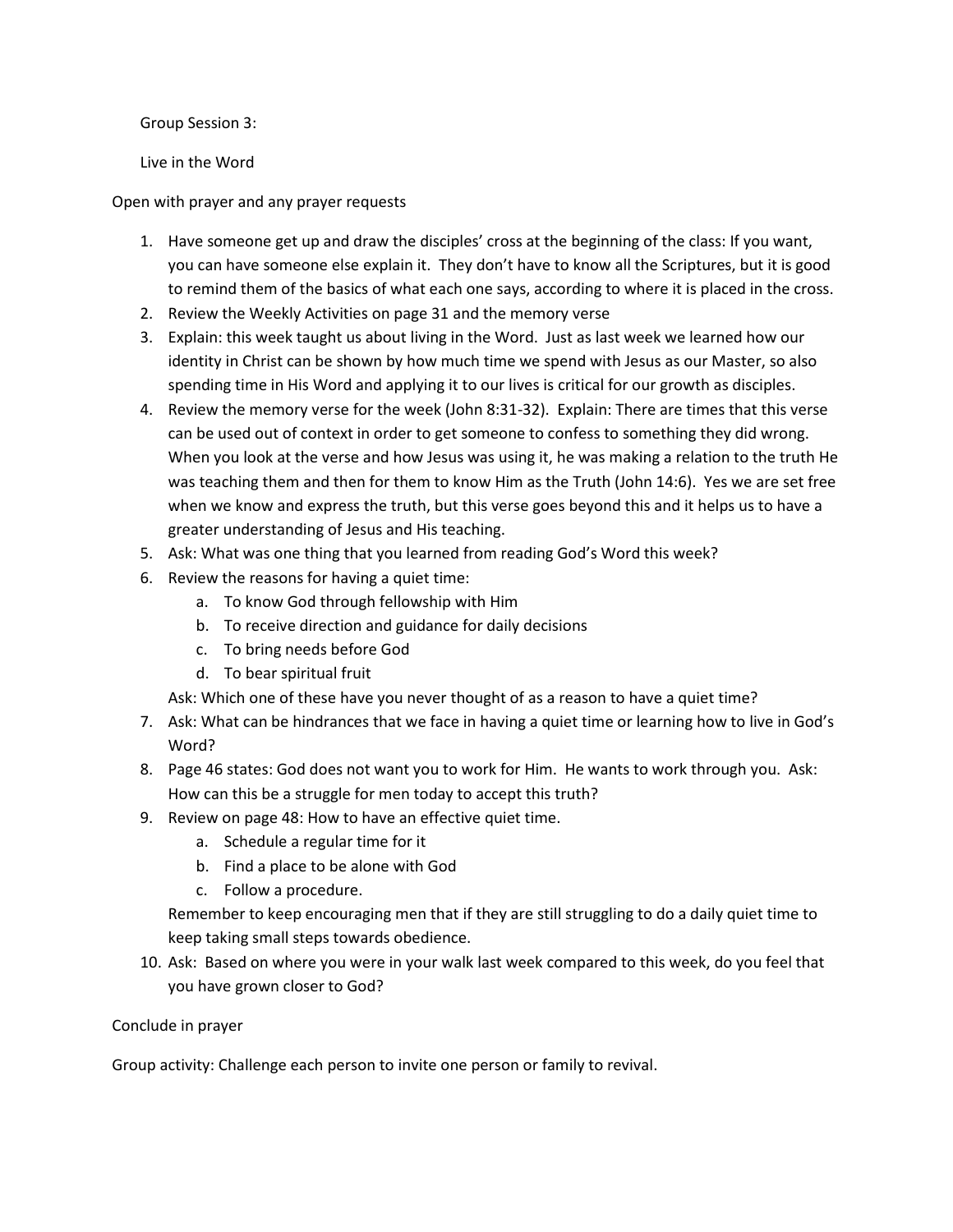Group Session 4:

Pray in Faith

Open with prayer and any prayer requests

- 1. Have someone get up and draw the disciples' cross at the beginning of the class: If you want, you can have someone else explain it. They don't have to know all the Scriptures, but it is good to remind them of the basics of what each one says, according to where it is placed in the cross.
- 2. Review the Weekly Activities on page 53 and the memory verse
- 3. Explain: this week we focused on praying in faith. Read the statement in the margin on page 55: *We need to hear God's voice so that we will know what to pray.* Prayer and spending time in God's Word are two sides of the same coin when it comes to having a quiet time. We need to hear what God is speaking to us through prayer as well as through His Word.
- 4. Ask: When you have a major decision in life, where or who do you look to for direction? Why? Explain: Prayer helps us to keep Christ in the center of our life not just for major decisions but for anything that comes up in our lives.
- 5. Explain: When you enter into a time of prayer it relates to the process that was involved in entering the temple (page 57). We can often think that these same levels of access exist, but the reality is that when Christ died on the cross and the veil was torn, access was freely provided to God's presence through Jesus Christ.
- 6. Read Hebrews 4:14-16. Ask: What parts of that verse speak to you the most in relation to prayer? What does it mean to "enter into His courts with thanksgiving" after reading these verses?
- 7. Review the names of God for Day 3 (pages 61-62). Ask: which name do you relate to the most?
- 8. Explain: there are two ways that we are asked to pray beyond being thankful; 1. We bring our needs to God (petition) 2. We can pray for others (intercession). Ask: Which one do we struggle with the most?
- 9. Ask: did you begin to keep a Prayer-Covenant list? Explain: The value of writing down our requests becomes special when we look back and see how God answered our fervent prayer.
- 10. Ask: Based on where you were in your walk last week compared to this week, do you feel that you have grown closer to God?

#### Conclude in prayer

Group activity: Send a note of appreciation to your Life Group (Sunday School) teacher for all they do in preparing to teach God's Word.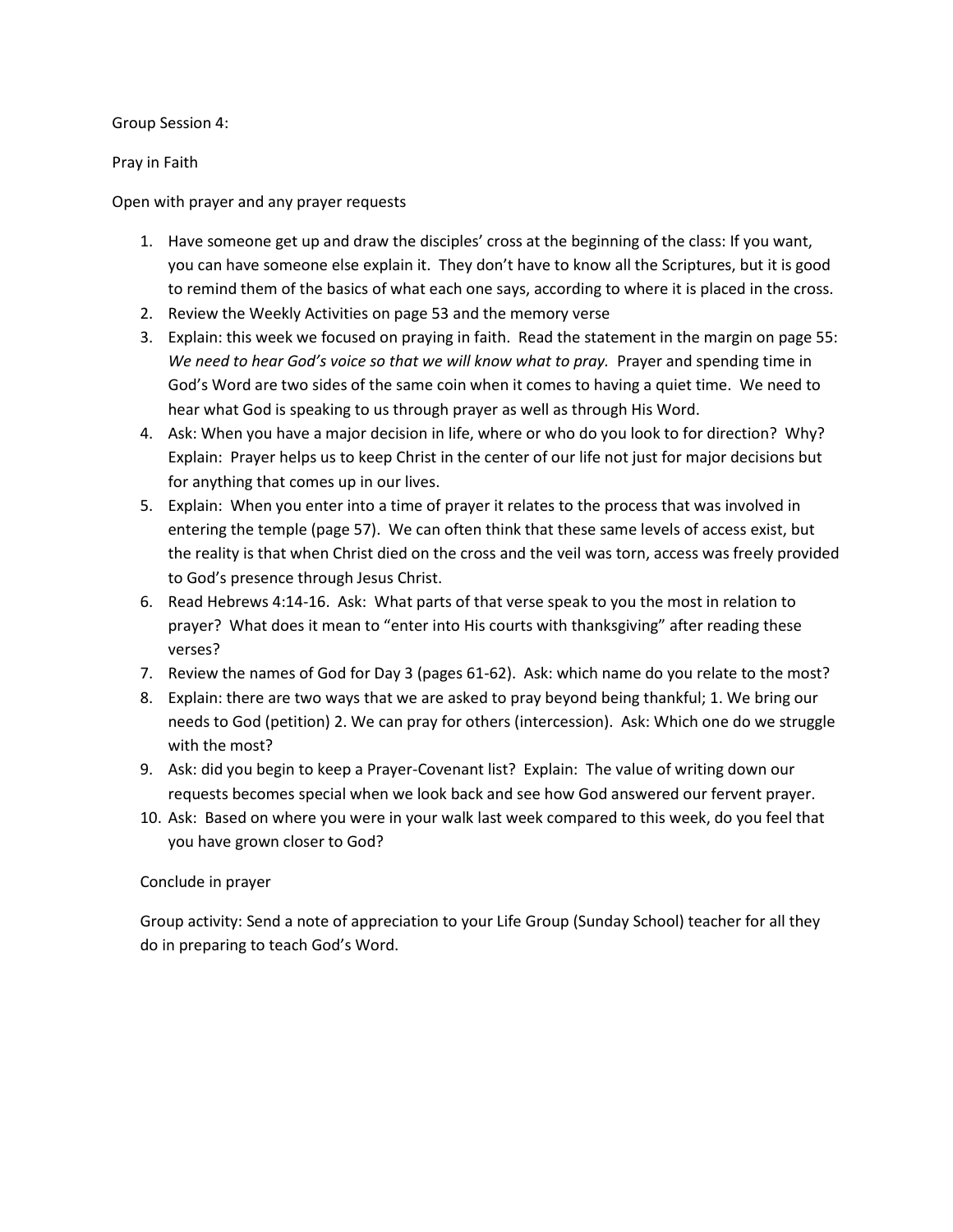Group Session 5

Fellowship with Believers

Open with prayer and any prayer requests

- 1. Have someone get up and draw the disciples' cross at the beginning of the class: If you want, you can have someone else explain it. They don't have to know all the Scriptures, but it is good to remind them of the basics of what each one says, according to where it is placed in the cross.
- 2. Review the Weekly Activities on page 73 and the memory verse
- 3. Read the statement on page 74 under the heading "LOVING ONE ANOTHER." Ask: Can anyone give a testimony of how being a part of the church strengthened you?
- 4. Ask: Why did Christ put such a value on showing love as a disciple? (It is a love that is based in who Christ is and based in His truth.)
- 5. Explain: read the section on page 78 "GOD WORKS THROUGH OTHERS." Ask: How is accountability and fellowship connected in discipleship?
- 6. Read the statement in the margin on page 80: Fellowship with other Christians is also crucial to avoid withering in your Christian life. Ask the question at the bottom of the page and ask for responses. Explain: one of the greatest ways that we can provide help for those around us is through our Life Group (Sunday School) ministry. When someone is connected to our Life Groups it is that group's responsibility to provide a network of support.
- 7. Ask the question on page 82: Why are you to love other persons? Explain: We are called to love people even when we may not agree all the time. For the sake of Christ we put aside our differences and we are called to push forward. Many times we allow our love for one another to get sidetracked through disagreements or conflicts. Ask: have you ever had a time that you disagreed with someone in the church? Did you hand the conflict in the way the Bible speaks of in Matthew 18 15?
- 8. Explain: how we spend our time is a reflection of our priorities. Read the section called REDEEMING THE TIME. Ask for ways that prioritizing your time relates to growth as a disciple.
- 9. Read the section on page 87 "MOVING BEYOND YOUR COMFORT ZONE". Explain: God calls us consistently to move beyond our comfort zones to get to know new people both inside and outside the church. Ask: did you have a chance to befriend someone new this week outside of your usual group of friends? What benefit do you see in befriending them towards them growing or even becoming a disciple?
- 10. Ask: Based on where you were in your walk last week compared to this week, do you feel that you have grown closer to God?

#### Conclude in prayer

Group activity: Plan a time to get together outside of church for a meal or coffee.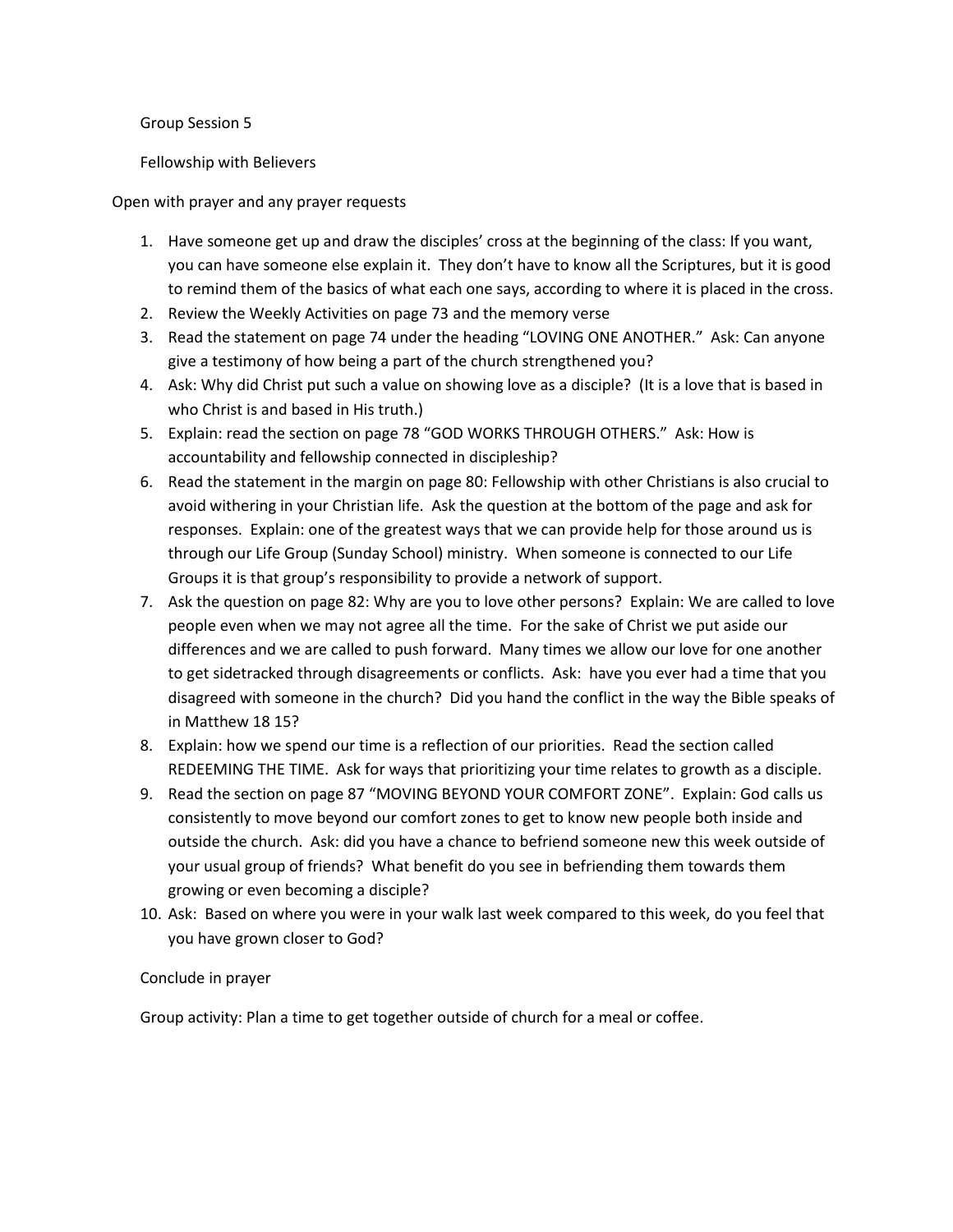Group Session 6

Witness to the World

Open with prayer and any prayer requests

- 1. Have someone get up and draw the disciples' cross at the beginning of the class: If you want, you can have someone else explain it. They don't have to know all the Scriptures, but it is good to remind them of the basics of what each one says, according to where it is placed in the cross.
- 2. Review the Weekly Activities on page 91 and the memory verse
- 3. Read the section on page 94: "THE FRUIT OF NEW BELIEVERS".
- 4. Ask: Why does the bearing of fruit relate so closely to witnessing? What should be the result of our witnessing? (Not just someone converted but someone that will bear fruit as well- this is multiplication).
- 5. Read the last paragraph on page 96. Ask: Why do we think that the bearing of fruit is for someone else besides us? (We can think it is only for the ministers, we can think we are not worthy to share the message, we are not willing to take on the persecution that may come.)
- 6. Read the section on page 99 "THE PROMISE OF CHRIST'S POWER". Ask: How much do we truly rely on the Holy Spirit in witnessing?
- 7. Explain: we have a responsibility to grow in our faith and be prepared to share at all times to honor Christ. Even though we cannot save the person, we can lead them to the Savior and this is what we are called to do.
- 8. Ask: What does the following statement mean to you? *The more that someone understands the difference Christ has made in their life, the more willing they are to share Him with others.*
- 9. Review the Roman Road on page 103-107. Ask: are we truly willing to go and share the good news of Christ because of what He has done?
- 10. Ask: Based on where you were in your walk last week compared to this week, do you feel that you have grown closer to God?

Conclude in prayer

Group activity: Plan to attend GROW together as a group on the following Tuesday.